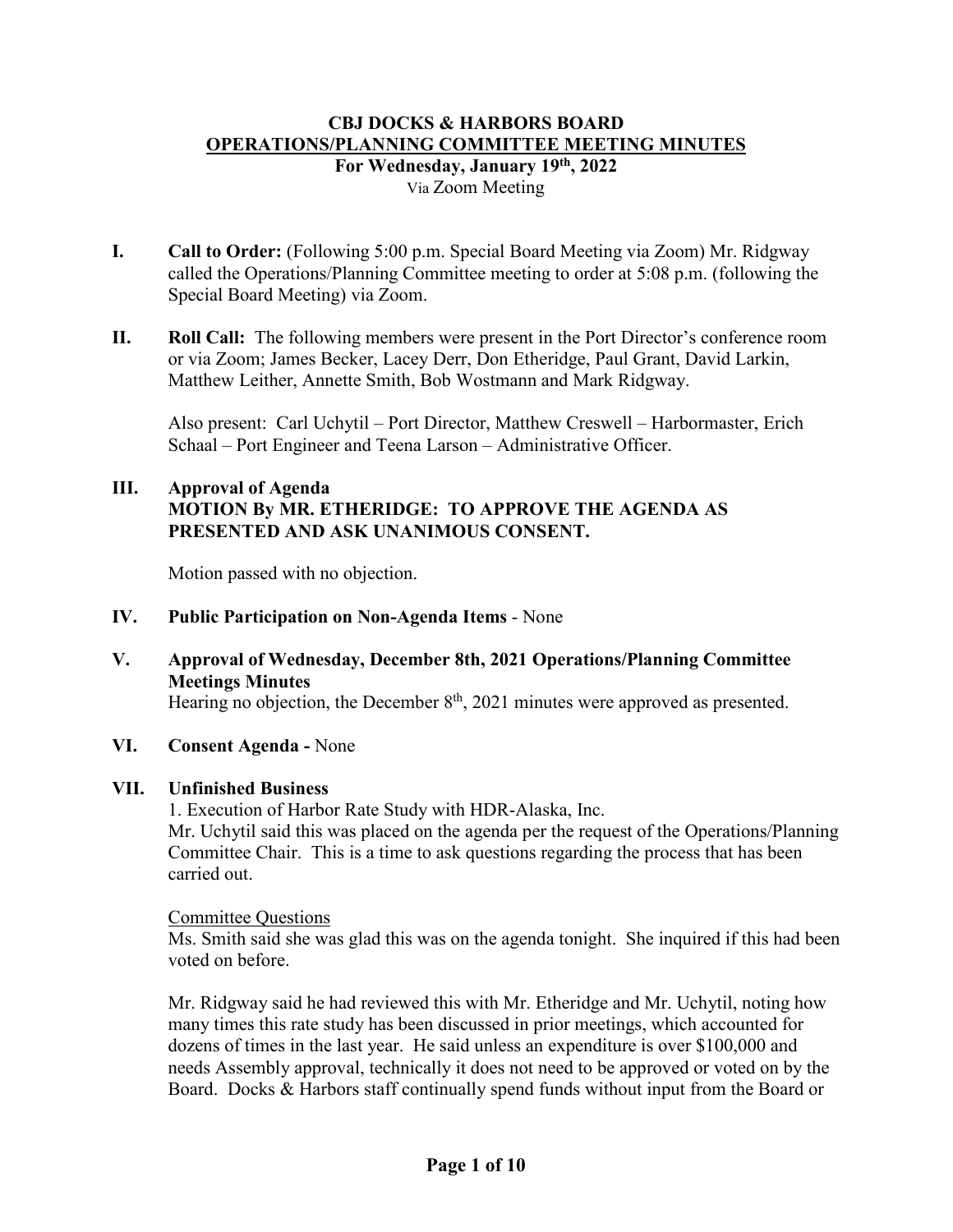their approval. The only thing we would approve is its cost through the budget. He said Mr. Uchytil could have gone out, got this study going and awarded it himself.

Mr. Uchytil said staff works for the Board and we do not want to disappoint members. This particular item has been discussed dozens of times and he felt there was a consensus and the Board wanted it done. If that was not the case he apologized. What Mr. Ridgway was alluding to is the procurement authorization rests with the Port Director. The Port Director has the financial responsibility to enter into contracts, with the exception of anything over \$100,000 which needs Assembly approval. This particular item went through the Board. We asked for their help with the selection committee and briefed the Board with the results from the selection committee. I was under the assumption the Board was pleased with the direction everything was going.

Mr. Ridgway shared his recollection to Ms. Smith and the other members, saying the Board came up with the idea and encouraged the rate study. He knows he personally did, especially when we were having difficulties and looking at the bottom line and being in the negative. We looked briefly at rates and realized some had not been raised in thirteen or fourteen years. This Board directed and encouraged staff to pursue a rate study. He believes we voted on the rate study multiple times.

Mr. Uchytil said he is not sure about multiple times, but at least one time there was a vote. That vote was for commencing the execution of a rate study.

Mr. Leither said he did an extensive review of the minutes and there was one vote in the Finance Sub-Committee meeting to advance it to the Operations/Planning Committee.

Mr. Etheridge said there was no official vote but there was several times when we were moving the study along. He remembers when HDR was selected and it was asked if there were any objections. No Board members spoke up, so I gave Mr. Uchytil direction to move forward with HDR.

Ms. Smith said she remembers the meeting Mr. Etheridge is speaking about. At that point she thought the Board had already voted on it, although she knew she hadn't because she has always been a staunch opponent of the study.

Mr. Ridgway said he did not feel this study was pushed through. He also thought there was a general consensus.

Ms. Smith is glad it is on the agenda tonight. She wanted to know if there is a \$100,000 limit where the Board does not need to vote or approve expenses, why does it seem we vote on \$10,000 or \$15,000 items all the time. She is not sure she buys the argument it was not needed to be voted on due to the cost.

Mr. Ridgway said he was stating the \$100,000 limit without Board approval as a fact. He feels there are lots of things staff likes to get the Board's opinion on and the Board likes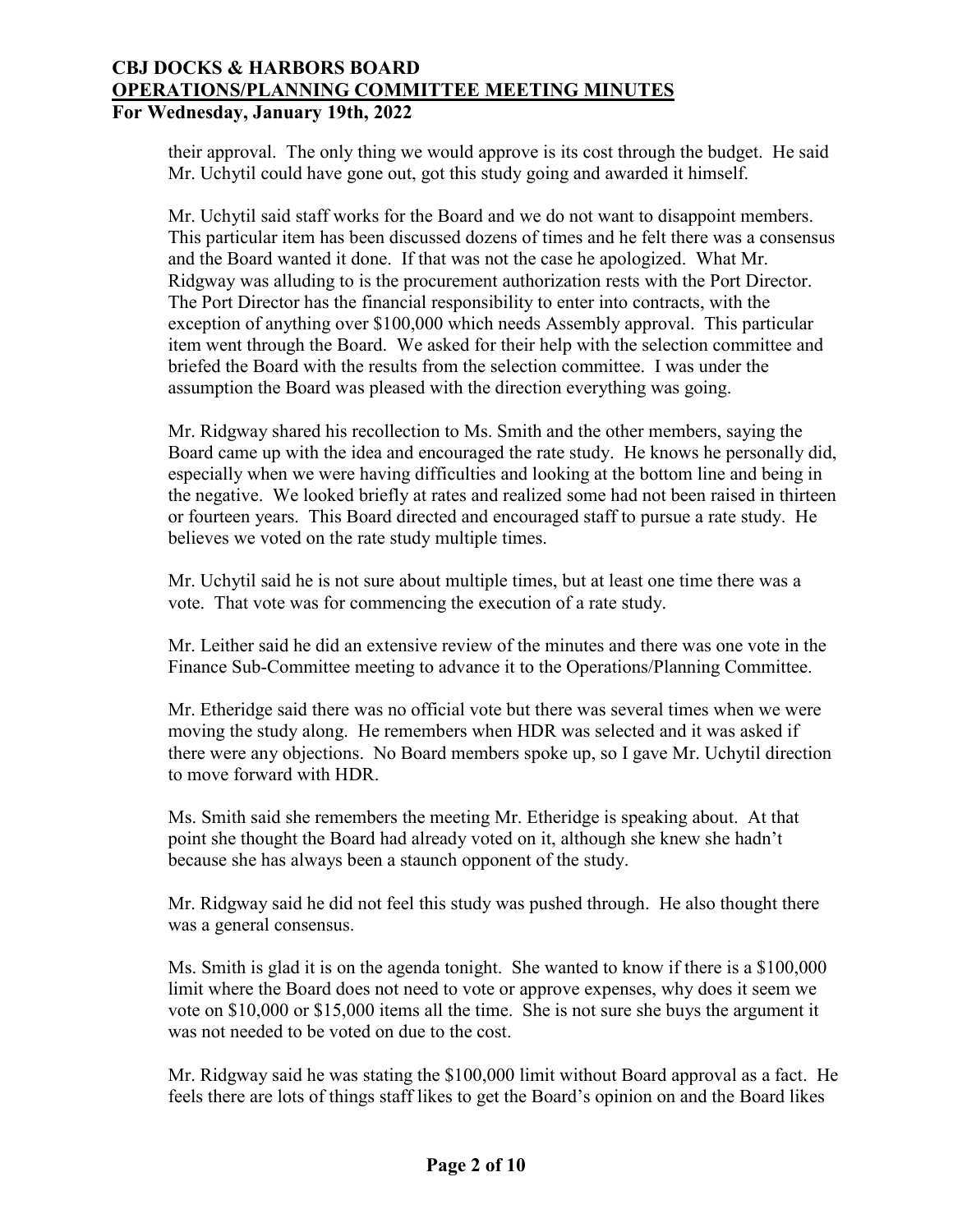to be involved in the process. With the procurement authority the Port Director has, this did not need to come to the full Board for approval. With regards to the budget we reviewed and voted on recently, there are a hundred things in it. If you break that down into further granularity, there are tons of expenditures Docks & Harbors spend money on that is only seen to us as a line in the budget.

Mr. Uchytil said again that staff want to please the Board, so when something comes up where a member wants a full vote we always make it happen. Board members were a part of the selection committee and he did not see a desire from the Board for a vote.

Mr. Grant said he was one of the people who wanted this on the agenda for tonight. He feels the execution of a rate study is a significant policy consideration. He agreed after looking at the minutes that Mr. Uchytil was right to think it had serious momentum. Now there are questions coming up and we need to get those answered. He requested that anyone opposed to this study tell us why. He always thought it sounded like a good idea to see if our rates are good. He is intrigued to hear what the objections could be.

Mr. Etheridge said he has supported this study all the way. We have been discussing this and voting on things for over a year about rate increases and what is needed. All he hears is we need a database to work with and the only way we are going to get a database will be to do this rate study. We need to do something now, or we are going to be here next year still arguing about this. He said we have preventative maintenance piling up, we have electrical problems, we have water problems and we need to get these things addressed. If we do not get a rate increase on the books, and one that really means something not just pennies, we are not going to be able to get these things done. He wants to get this moving forward and the rate study done so we can finally get the increases calculated and set.

Mr. Leither said he is frustrated this did not follow a process. He feels this is the most serious thing the Board will do, it is not like buying a car. He is not concerned with the \$36,000 price tag on the study, but the fact this study will be seeding our judgment to someone else. Having them make our decisions is great if he trusts the company and was more involved with their selection. Changing wording on a RFP is not a vote selecting it, but trying to get it right before a vote is taken. He is concerned with public perception if this is not voted on correctly. He wanted to know what involvement the Board would have as this study goes on. Will the Board be consulted along the way as assumptions are made regarding rates?

Mr. Uchytil said when he negotiated the contract he let them know there would be lots of questions coming from the Board. He asked them to leave room for additional consulting costs for these questions. There is nothing secret about this study, they can show up to all Board meetings, or Finance Sub-Committee meetings. It is only a matter of cost and paying for their time.

## Public Comment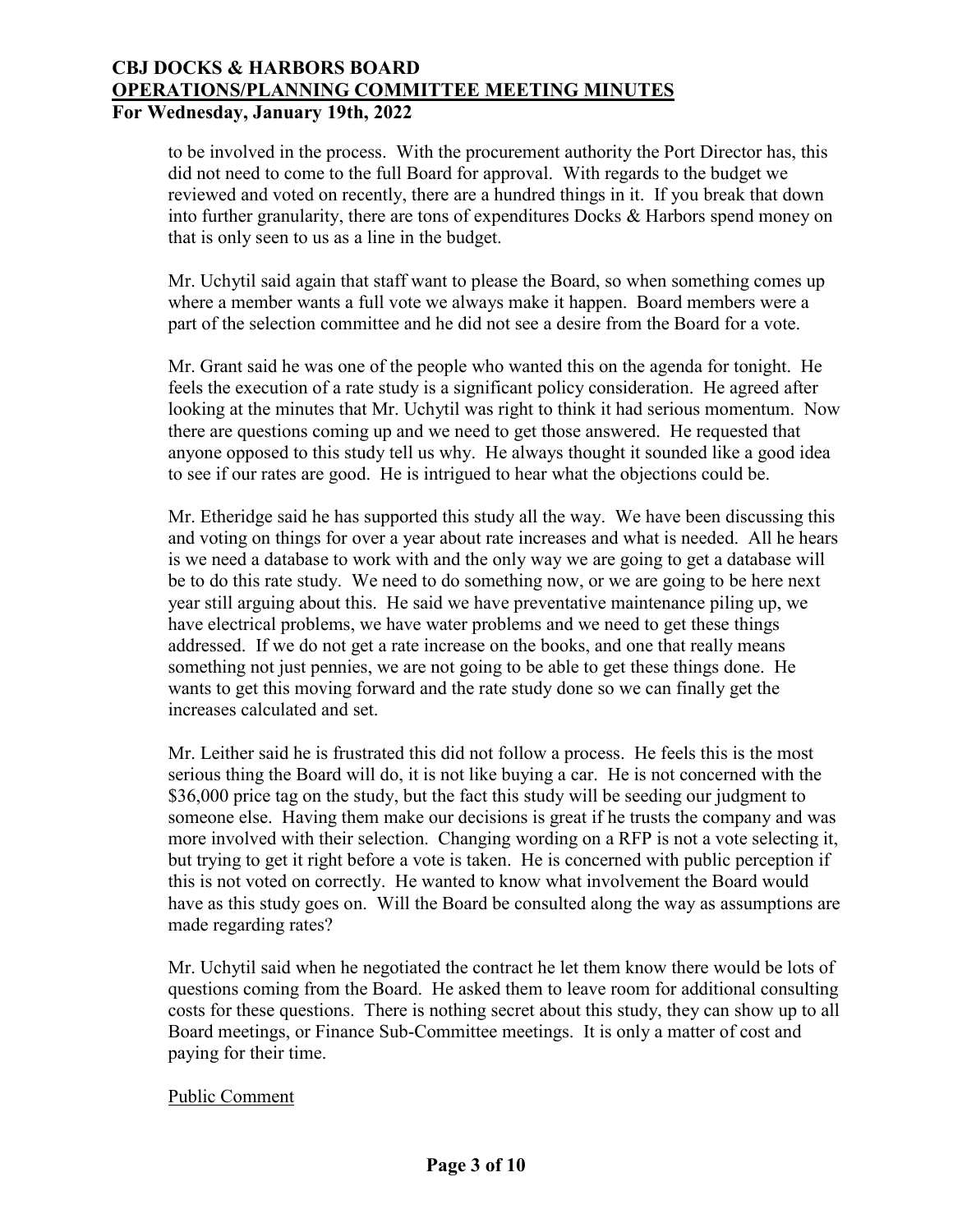### Mr. Dennis Watson, Juneau, AK

Mr. Watson feels this rate study is absolutely needed. He remembers rate studies that were done in the past. These studies were done mostly on the Harbors side of things and after that rates went up considerably. Mr. Uchytil's predecessor made the decision after the study to raise the rates higher at one harbor over the other harbors. This study might come to tell us that we are not charging enough in one harbor, but maybe too much in another. Mr. Watson said he has great confidence in Mr. Uchytil and he has done a really good job being up front and trying to work through the process. When all is said and done with the study he does not want rates to be increased for some and not others. He said it tends to bastardize the work that has been done and is one reason you are in the mess you are now.

#### Committee Discussion/Action

Ms. Smith said some of the objections she had with the study was it was a waste of money. This was shoved down our throats by the Assembly and their lack of confidence with the Board and our highly competent staff with regards to our requests to raise rates. We all know rates need to be increased, some have not been increased in fifteen years. She feels its throwing good money after bad on something we already know. We also have a finance committee that could work on this. She read all of the rate study examples and they were all basically cookie-cutter. She does not want to bow to the pressure of the Assembly. The general public submitted concerns over the studies done for Sitka and Wrangell, and the over 200% rate increases.

Ms. Derr said she thought Mr. Uchytil has done a great job and done exactly what the Board has been asking for. This all started because we needed to raise rates and once we started on that process and it went through the Assembly we received public comments. One of these public comments was made by a Board member, before they were a member and stated there was no financial reason to raise rates. They also asked us to support our reasoning behind rate increases. Then the Assembly had similar feedback and asked for proof of reasoning. The rate study is a way to increase rates with justification behind us. She knows it is hard to raise rates, especially while a lot of people are struggling, but it is something we must do. She also said we needed professional help and did well with our selection committee and she trusts their judgement.

Mr. Ridgway said he has heard comments tonight where the public will not trust us or we have done something underhanded. He does not feel that is the kind of Board he is on, nor the type of enterprises he is responsible for. He asked staff to go through committee and Board meeting minutes and make sure to list out every time the rate study has been discussed. He feels we decided on the study because the Board felt we were speaking of a rate increase and didn't have anything with enough substance behind us to lobby for it.

Mr. Grant asked if the contract had been executed, and if it has why there is a motion to approve it.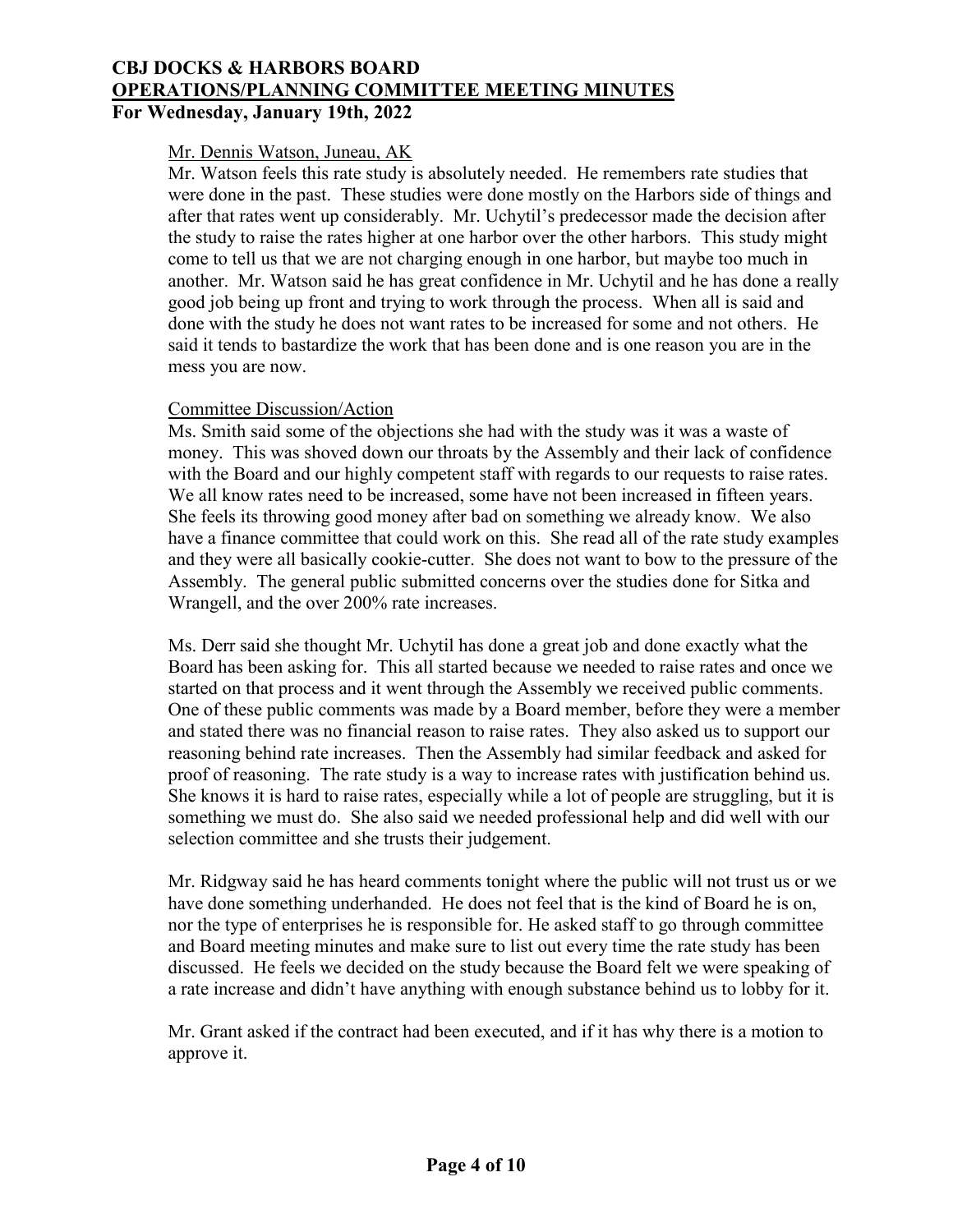Mr. Uchytil said yes, the contract has been executed. If the Board were to instruct him, he could go back to HDR and request renegotiations or even ask to cancel the contract. He said he will follow the will of the Board.

Mr. Grant said he has no problems with the way staff has gone through this process. He does not feel the staff needs to go back through minutes to prove its discussion. He does not want to put Mr. Uchytil in the positon to go back and renegotiate the contract.

Mr. Grant proposed a substitute motion than the motion shown in the agenda packet. **MOTION: TO DIRECT MR. UCHYTIL TO HAVE A REPRESENTATIVE OF HDR ALASKA TO MAKE A PROGRESS REPORT AND ANSWER BOARD QUESTIONS AT ALL DOCKS & HARBORS BOARD MEETINGS.**

Mr. Leither seconded the motion.

## **ROLL CALL VOTE on Substitute Motion**

Mr. Becker – Yea Ms. Derr – Nay Mr. Etheridge – Yea Mr. Grant – Yea Mr. Larkin – Yea Mr. Leither – Yea Ms. Smith – Nay Mr. Wostmann – Yea Mr. Ridgway – Nay

Motion passed 6 yeas, 3 nays

# *Motion shown in agenda packet: TO EXECUTE A HARBOR RATE STUDY WITH HDR-ALASKA, INC.*

2. Budget Cycle Review FY22 & FY23/24 Biennial Budget Mr. Uchytil said this was discussed at the Finance Sub-Committee last week. We have an obligation to provide the Assembly with our projected FY2022 and FY2023/FY2024 biennial budgets. He went over the three budgets line by line.

Committee Questions Mr. Grant asked about the six additional positions.

Mr. Uchytil said it was due to the added security requirements by the United States Coast Guard. He explained three years ago we were more like a Walmart greeter, now we are closer to TSA Agents, requiring duel identification with government issued picture identification. This created a need for sixteen part-time limited positions during the cruise ship season.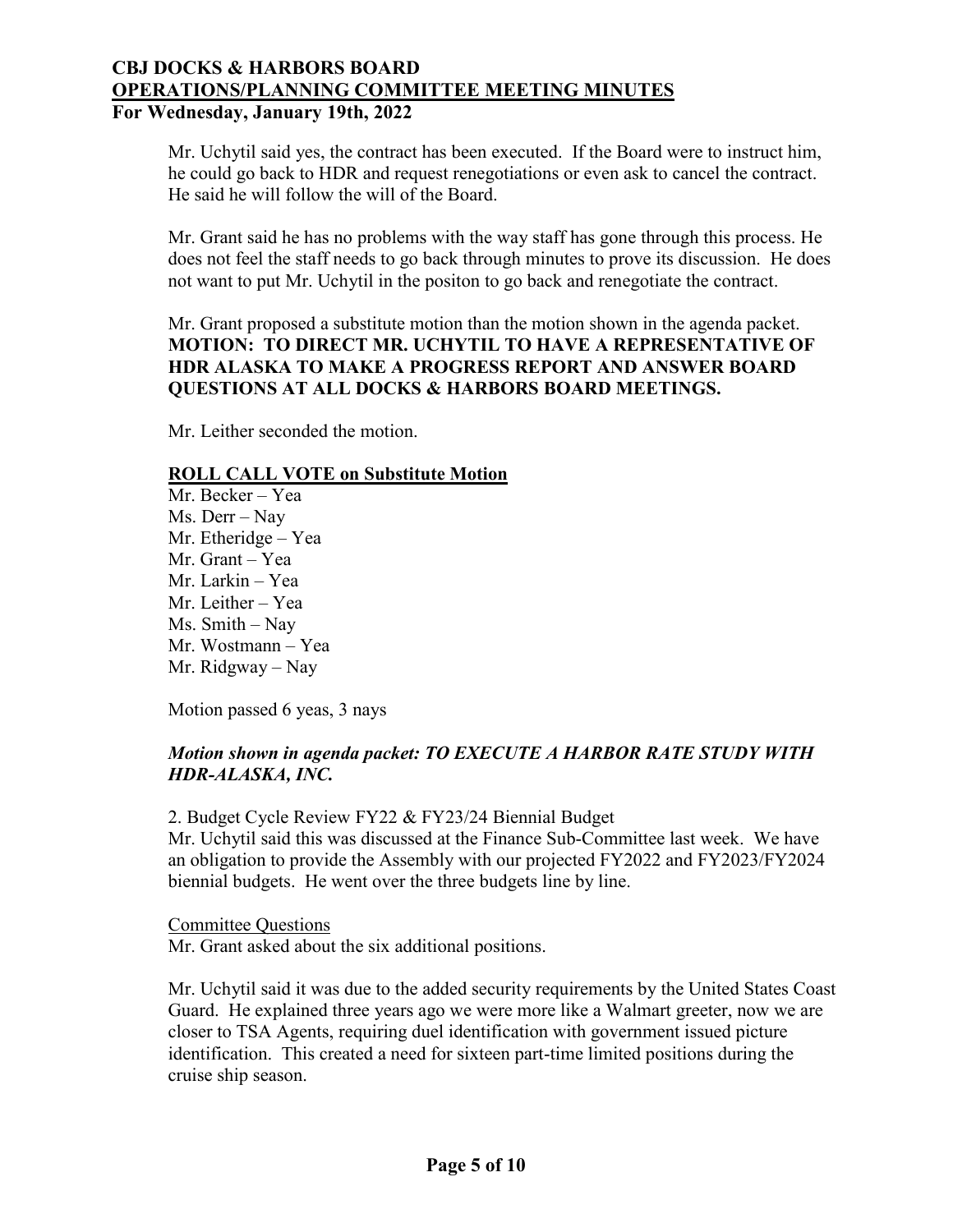Mr. Wostmann asked if anyone had any new information on cruise ship projections. There has been a lot of information in the news about cruise lines having recent issues with Covid.

Mr. Uchytil said he will send around some news reports he has seen from Mr. Kirby Day. He said it looks like the CDC came out with a recommendation that no one should take a cruise. This might have an effect on reservations as people are booking their summer trips. A lot of these cruise lines make a schedule two years in advance. They will send these ships whether they are half full or not. They discount their fees closer to the sailing date to maximize their profits and keep the ships as full as possible.

Mr. Larkin asked about the *All Other Workforce* line item.

Mr. Uchytil said that line is for our engineering staff. They are funded through CIP projects, with the exception of 10%-15% which is paid by the Docks or Harbors Enterprises.

#### Public Comment

Mr. Dennis Watson, Juneau, Alaska

Mr. Watson asked about the *Bad Debt* line. It has stayed about the same, but going forward it has raised a bit. He wanted to know if we are expecting more bad debt than normal in the future.

Mr. Uchytil said we budget conservatively. We strive to collect all outstanding invoices. We often have people that are unable or don't want to pay their bills.

Mr. Watson asked if the amount is what we write off, or if that is what is still outstanding. Is the \$50,000 the total bad debt we have, or is that for the calendar year?

Mr. Uchytil said at the end of the fiscal year the Finance Department zeroes out bad debt. This amount is very normal for the bad debt we write off each year.

Ms. Larson said we send it to our collections department. Docks & Harbors admins work very hard to collect bad debt.

## Committee Discussion/Action

Mr. Wostmann wanted to add the Finance Sub-Committee spent quite a bit of time going over this budget and what each line represented. They dug through the details and asked a number of questions where there were variances from past years. He feels he can honestly report that each question was answered well, and he can definitely recommend this budget be approved.

# **MOTION By MR. ETHERIDGE: TO RECOMMEND THE DOCKS & HARBOR BOARD REVIEW AND APPROVE THE FY22 PROJECTED AND FY23/FY24 PROPOSED BUDGETS AT THE NEXT REGULAR BOARD MEETING.**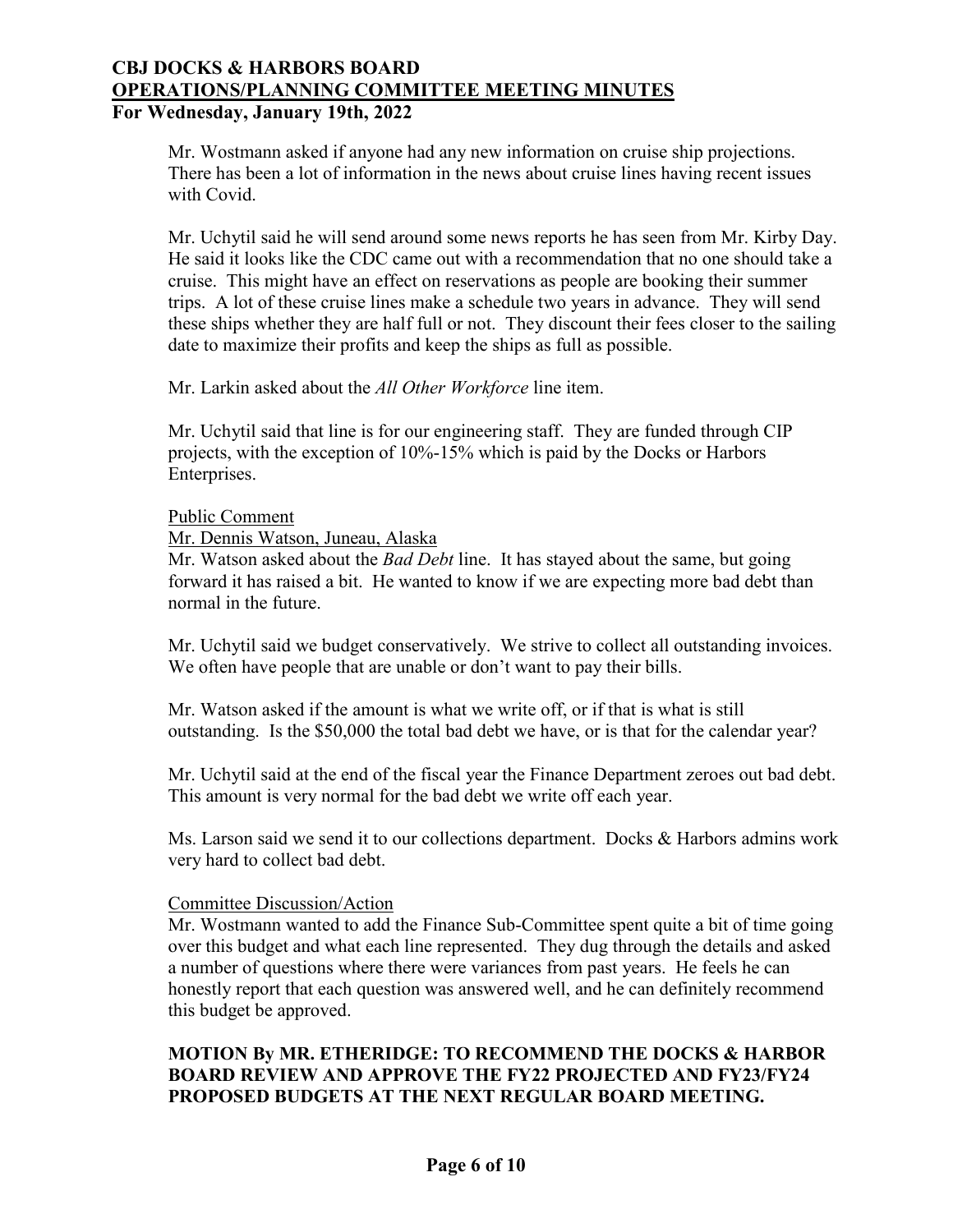Motion passed with no objection.

#### **VIII. New Business**

1. Docks & Harbors - Justification Criteria for Consumer Price Index (CPI) Fee Linkage Mr. Uchytil asked members to see page 20 in the agenda packet. This is what the Finance Sub-Committee has been working on. It is not 100% ready but was voted to move forward to the Operations/Planning Committee.

Mr. Wostmann spoke about criteria seven and how there was some disagreement from members. Everyone felt that the idea of a catch-up should be left until after the rate study was complete. He would like the language in criteria seven to show "To be Determined".

Committee Questions – None

#### Public Comment

Mr. Dennis Watson, Juneau, Alaska

Mr. Watson commented on criteria seven and asked what "does not exceed five percent" mean. Is this for the CPI increase only?

Mr. Wostmann said the way it was intended to work is no rate would be raised more than five percent. So if the CPI raised it four percent, we could only raise the rate one more percent.

Mr. Watson said he thinks the CPI will increase between three to five percent. It would take a whole lifetime to catch up in this case.

## Committee Discussion/Action

# **MOTION By MR. ETHERIDGE: TO RECOMMEND THE DOCKS & HARBOR BOARD APPROVE THE JUSTIFICATION CRITERIA FOR CPI FEE LINKAGE AT THE NEXT REGULAR BOARD MEETING.**

Motion passed with no objection.

## 2. Regulation Changes – Consumer Price Index (CPI) Update

Mr. Uchytil shared a draft regulation change for the CPI update. He said this will be ready by the next Board meeting to vote whether to go out to public notification. The omnibus change is linking the CPI to appropriate fees in our regulations. The City Attorney has agreed to lump these CPI adjustments together in one regulation change. We are still working on the language for the cruise ship season.

## Committee Questions

Mr. Larkin said he does not have a problem with this motion and likes having the CPI in there. He asked how we reconcile rates when we do need to do some catch-up.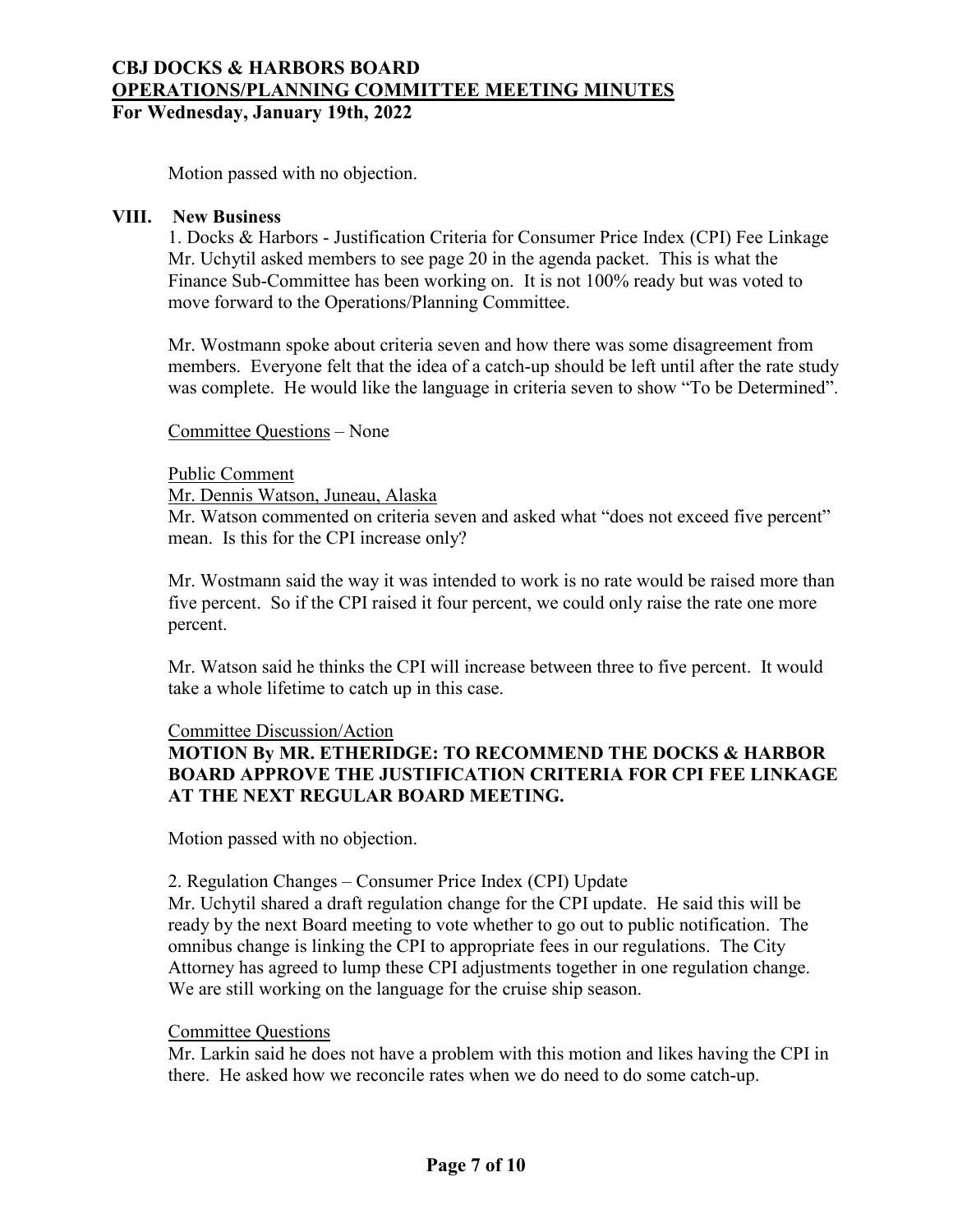Mr. Uchytil said the justification was the policy document. The Board would say we feel a CPI should be included so we do not keep losing ground with rates and fees.

Mr. Larkin asked how we can tack on additional percentages over the CPI, to get to the maximum increase allowed.

Mr. Wostmann said the intent here is all rates have two components, the base rate and CPI adjustment. The Board can always vote to increase that base rate, but the CPI is for the years we decide not to, so we don't fall behind again.

Public Comment – None

Committee Discussion/Action

**MOTION By MR. ETHERIDGE: TO RECOMMEND THE DOCKS & HARBOR BOARD ADVANCE A PROCESS TO INCLUDE CPI ADJUSTMENTS TO APPROPRIATE FEES REGULATED UNDER CBJ CHARTER AT THE NEXT REGULAR BOARD MEETING AND ASK UNANIMUS CONSENT.**

Motion passes with no objection

## **IX. Items for Information/Discussion**

1. CY2022 Proposed Capital Improvement Projects Schedule Mr. Schaal shared a PowerPoint presentation listing the 2022 CIP Project Schedule.

- Taku Seawalk Releveling Project
- Statter "D" Float Repair (\$100,000 project paid through insurance claim)
- Marine Park Deck Over
- Dock Safety Rails
- Statter IIIC
- Taku Harbor Boarding Float Repairs
- Fisherman's Terminal Float Repairs

#### Committee Discussion

Mr. Larkin asked about the safety ladders for the harbors.

Mr. Creswell said we received our first shipment of twenty-four ladders just before the weather started getting cold. He also said the second batch was already ordered. The price went up a bit so the next shipment will be for twenty-one. As soon as the weather gets a little warmer he will start getting them installed. They will start the installation at Harris Harbor.

Mr. Ridgway asked about the Statter "D" Float and if Mr. Schaal thought other floats could see similar types of damage.

Mr. Schaal said he will be investigating the damage once he can get in and can take a look at it. This will happen once he is on-site with our contractors during replacement.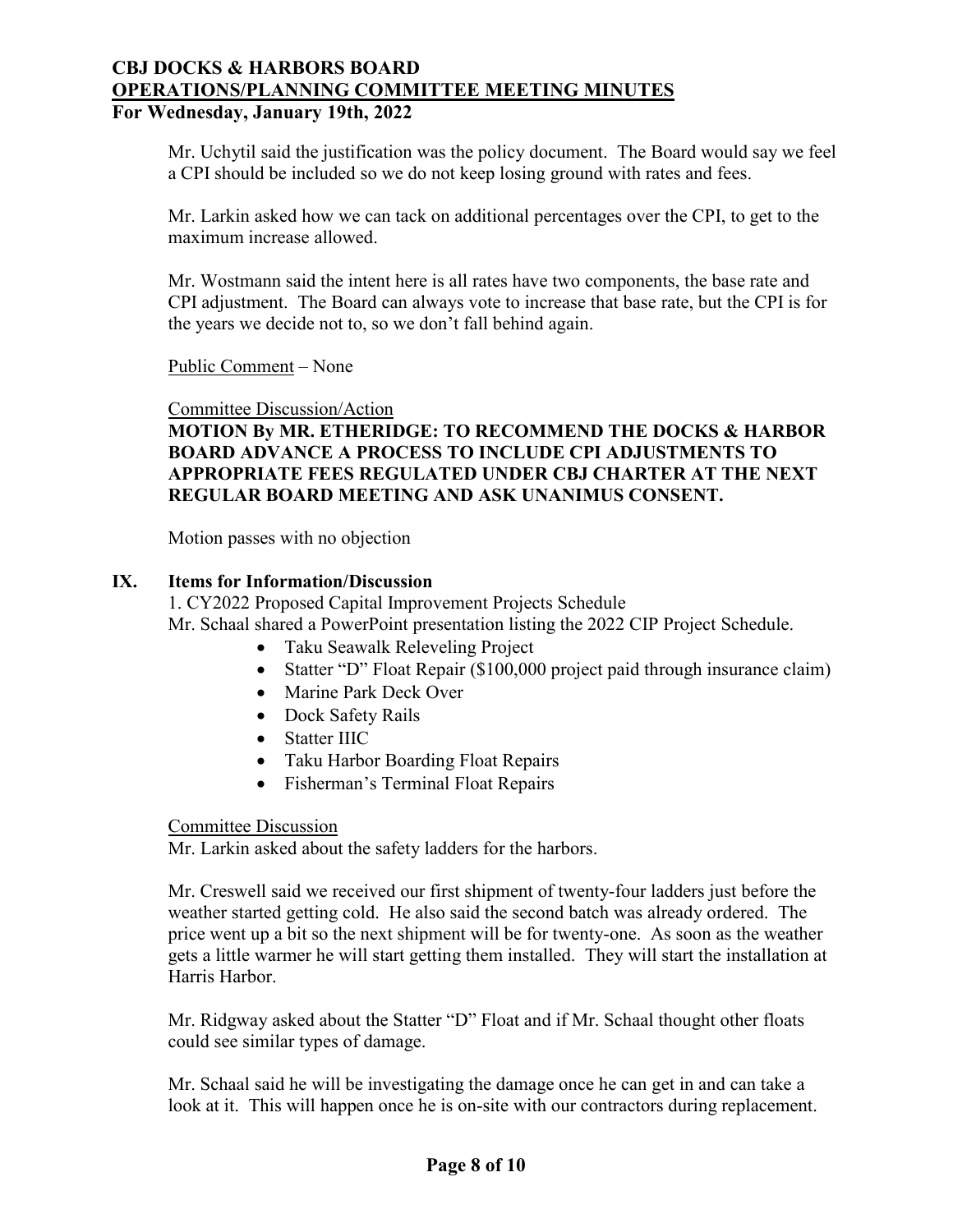Public Comment Dennis Watson, Juneau, Alaska Mr. Watson asked about the replacement for the USCG vessel Liberty.

Mr. Uchytil said we are anticipating the Liberty going away in 2023. The commitment from the USCG is they will bring an 87 foot replacement vessel.

# **X. Staff & Member Reports**

Harbormaster's Report

Mr. Creswell said he is very proud of staff over the last two months. There have been significant weather issues, especially around the holidays. It even got to the point where we had to bring in some of our seasonal employees that usually work in the summer. We were concerned about flooding with blocked drains and fingers getting significant snow loads.

Ms. Smith said she was listening to Problem Corner on the radio today and there was a lot of complaining about the north-end of Aurora Harbor being devoid of stalls. She asked about an update on that project.

Mr. Uchytil said there is two million dollars set aside in CBJ funds. We are trying to leverage that with the state of Alaska's Department of Transportation Harbor Grant Program. We are currently fourth on a list of seven and need legislators to allocate about fourteen million dollars to that program to be successful this year.

Mr. Becker said he thinks the significant weather storms this year are out of the ordinary. He asked if the Harbormaster needs anything from the Board to help keep everything going.

Ms. Derr asked about facilities and water pedestals (poor sound quality).

Mr. Creswell said he appreciates the Board offering their help. We have received 120 inches of snow in the Mendenhall Valley as of today. We usually only receive 100 inches all winter. We have received all of this in less than two months and the major problem has been where to put the snow and dealing with staffing shortages around the holidays. It is hard to plan for these extreme weather events. He spoke about water pedestals and the long period of cold weather. All pedestals are heat traced and seem to be working properly.

Mr. Schaal spoke about unusually high amounts of wear and tear on our equipment and how that can affect the fleet replacement costs. We are also seeing additional costs for our shop at the Aurora Harbor. It is a very old building and we heat it with waste oil to keep our sand trucks thawed. He believes this building is going to fall down in the next few years. As we look to long-term facility replacement the Aurora Harbormaster's Office and the shop are fast becoming liabilities.